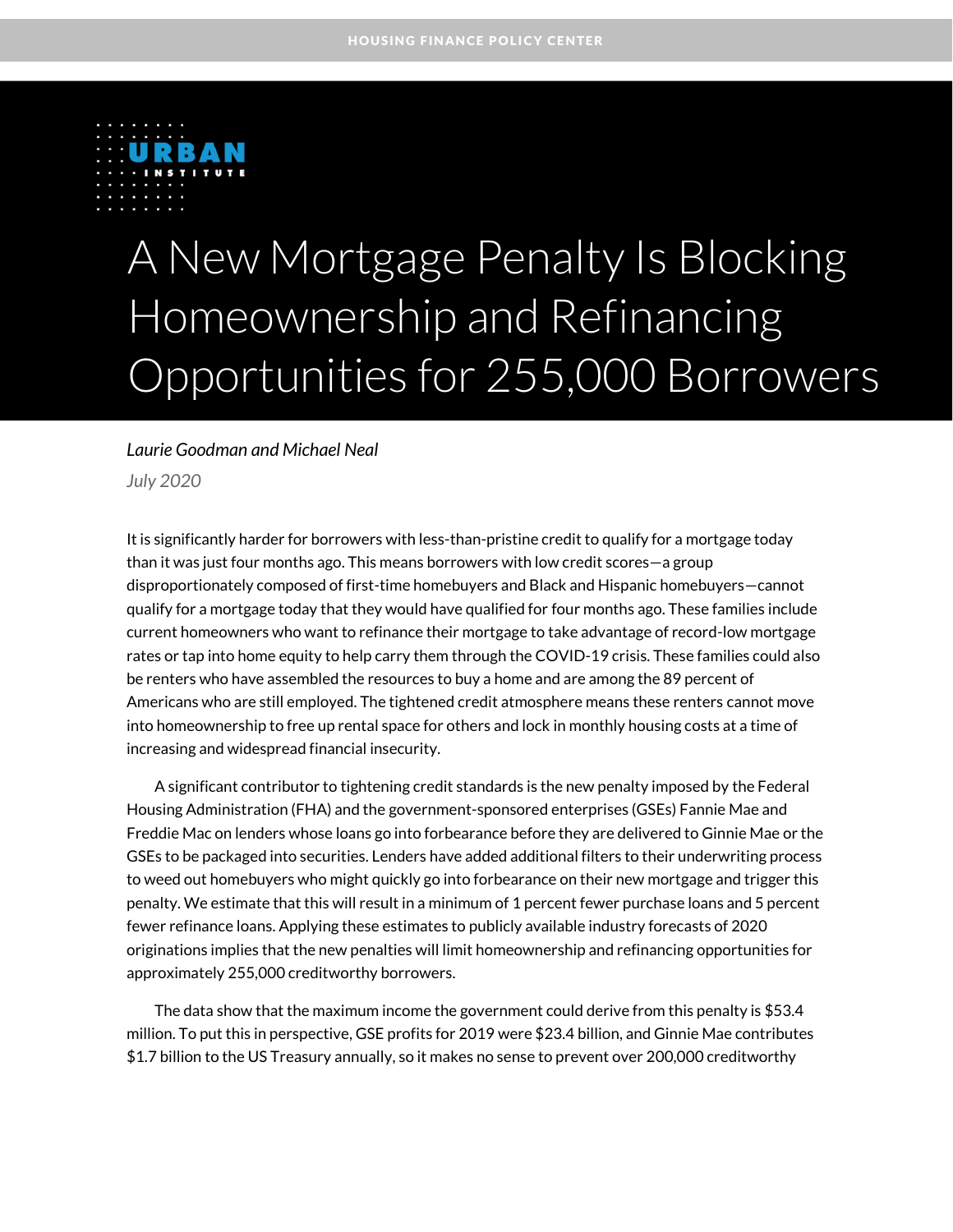homeowners and homebuyers from accessing homeownership or lower mortgage rates for the sake of \$53.4 million.

## It Is Much Harder to Get a Mortgage Today Than It Was Just Three Months Ago

The Mortgage Bankers Association's Mortgage Credit Availability Index shows an 18.4 percent tightening in Ginnie Mae loans and a 16.7 percent tightening in GSE loans between March and June 2020.<sup>1</sup> Together, Ginnie Mae, Fannie Mae, and Freddie Mac insure or guarantee more than 70 percent of the outstanding mortgages in the United States (Goodman et al. 2020).

#### FIGURE 1

#### **Reduction in Mortgage Borrowers with FICO Scores below 700**





**Source:** Urban Institute calculations from eMBS data.

**Note:** This figure measures the change in the share of borrowers with FICO scores below 700**.**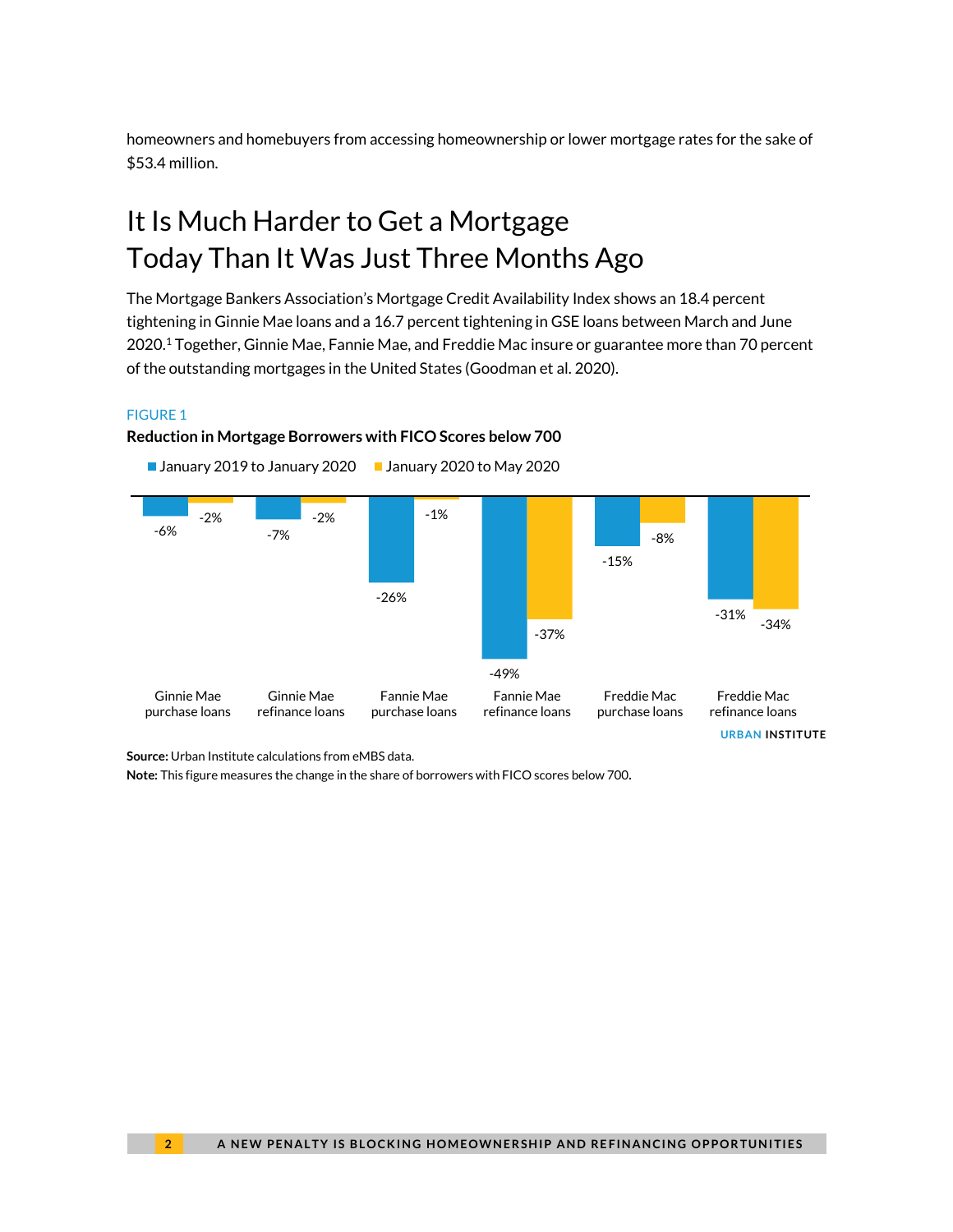#### FIGURE 2

#### **Reduction in Mortgage Borrowers with FICO Scores below 700 and Debt-to-Income Ratios above 40 Percent**



■ January 2019 to January 2020 ■ January 2020 to May 2020

**Note:** This figure measures the change in the share of borrowers with FICO scores below 700 and debt-to-income ratios above 40 percent.

The data we examined also show that credit tightened for mortgages originated by any government-related entity between January 2019 and January 2020, and it tightened further from January to May 2020. Figures 1 and 2 show that when you take debt-to-income ratios and FICO scores into account, the credit tightening is even more dramatic.

Figure 2 reveals that the greatest tightening occurred among borrowers with low FICO scores and high debt-to-income ratios who seek to refinance their mortgages. Access for these borrowers dropped at least 45 percent between January and May 2020 across all three channels.

This greater tightening in refinance loans is important because the data on refinance loans is more recent than the data on purchase loans because purchase loan data take two months longer to move from closing to showing up in the securitization reports we examined for these calculations. For example, the June 2020 securities reports have information about April 2020 refinance loans and February 2020 purchase loans. So these data on refinance loans may offer insight into what the data on purchase loans will look like in another two months.

### The New Presale Forbearance Penalty Is a Significant Contributor to Recent Tightened Credit

We have never had a situation in which forbearance has been institutionalized via congressional action, and the FHA and GSEs have been forced to come up with policies to address the situation in which the loan originator originates a loan in good faith and because of a change in circumstances, the borrower

**Source:** Urban Institute calculations from eMBS data.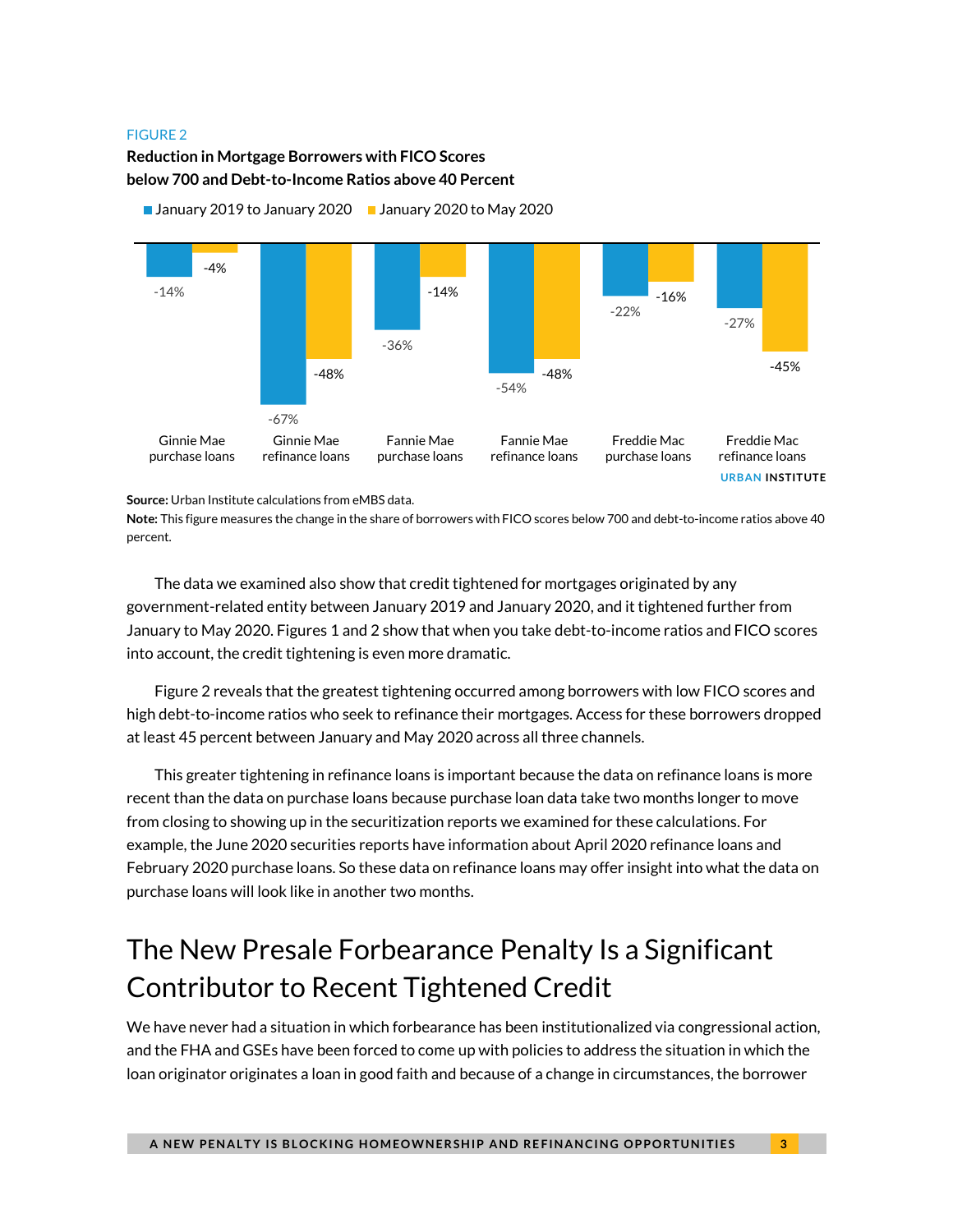elects forbearance before the originator delivers the loans to Ginnie Mae or the GSEs. Fannie Mae and Freddie Mac now place an additional delivery fee of 5 percent for first-time homebuyers and 7 percent for all other purchase borrowers and rate-and-term refinances. Cash-out refinances that are in forbearance are not saleable at all. The FHA requires the servicer to absorb 20 percent of the eventual loss if the loan misses two payments in the first two years.

Conversations with servicers indicate the threat of this new penalty is contributing significantly to this recent tightening. Lenders know that they will pay this penalty on any loan that goes into forbearance before sale, so they are filtering out loans that could go into forbearance by reducing the time between loan closing and sale and imposing overlays on top of their traditional credit box.

It is true that servicing issues were also causing lenders, particularly nonbank originators with limited liquidity, to tighten lending to avoid cash-flow problems earlier this year (Kaul 2020), but this problem has been greatly diminished because of GSE policies to limit advances, Ginnie Mae's Pass-Through Assistance Program, $^2$  and the heavy wave of refinances, the timing of which gives servicers the use of the funds for a few weeks.

## Few Loans Go into Forbearance before Being Sold into Securities

We believe this penalty is significantly limiting access to credit, but we also wanted to quantify the benefits of the penalty to the FHA and the GSEs. To do this, we looked at what share of loans might trigger this penalty and estimated the maximum amount of income these penalties might generate for the FHA and the GSEs.

The data reveal that a small share of loans go into forbearance before being sold to the FHA or the GSEs. (The GSEs now release data on the number of loans in each origination month in forbearance, beginning with loans originated in December 2019. Fannie Mae and Freddie Mac report the loans on a slightly different basis, with only Fannie Mae picking up loans that are both current and in forbearance, although Freddie Mac will do similar reporting going forward. Accordingly, our analysis focuses on Fannie Mae loans.)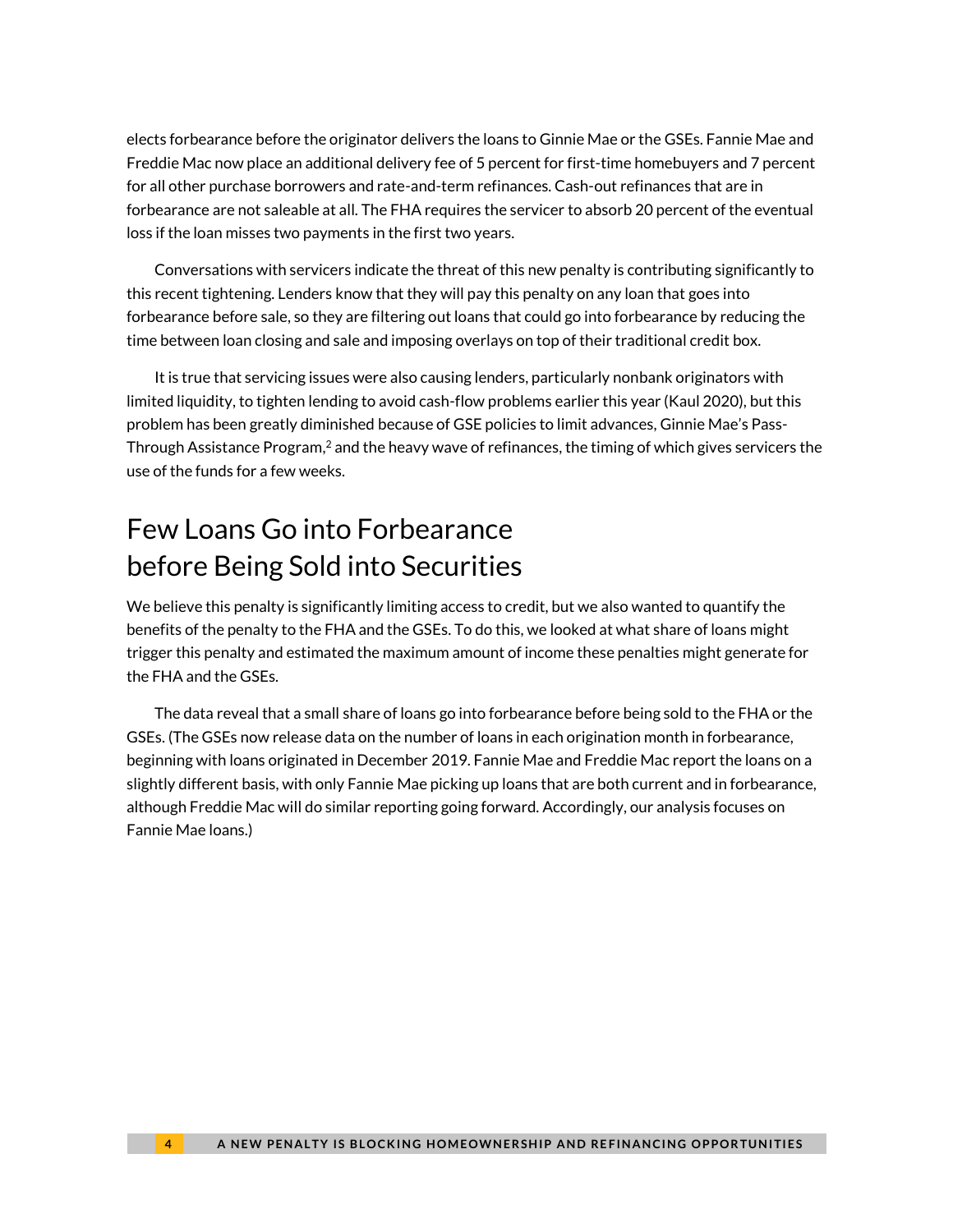#### TABLE 1

#### **Fannie Mae Loans in Forbearance**

|                |                   | December 2019 to June 2020 |                                               | May 2020             |                |                                        | <b>June 2020</b>  |                |                                        |
|----------------|-------------------|----------------------------|-----------------------------------------------|----------------------|----------------|----------------------------------------|-------------------|----------------|----------------------------------------|
| Coupon<br>rate | Loans in<br>forb. | Total<br>loans             | <b>Share</b><br>of total<br>loans in<br>forb. | Loans<br>in<br>forb. | Total<br>loans | Share of<br>total<br>loans in<br>forb. | Loans in<br>forb. | Total<br>loans | Share of<br>total<br>loans in<br>forb. |
| Overall        | 64.598            | 2.135.661                  | 3.0%                                          | 1.513                | 435.952        | 0.3%                                   | 12                | 425.660        | 0.003%                                 |
| 2.5%           | 13.585            | 896.078                    | 1.5%                                          | 794                  | 259,070        | 0.3%                                   | 8                 | 237.001        | 0.003%                                 |
| 3.0%           | 31.453            | 684.993                    | 4.6%                                          | 296                  | 60.887         | 0.5%                                   | 2                 | 57.334         | 0.003%                                 |
| 3.5%           | 10.231            | 188.322                    | 5.4%                                          | 115                  | 17.739         | 0.6%                                   |                   | 9.188          | 0.011%                                 |
| 4.0%           | 5,123             | 74.251                     | 6.9%                                          | 90                   | 8.013          | 1.1%                                   | 0                 | 4.074          | 0.000%                                 |
| 4.5%           | 2,215             | 33.056                     | 6.7%                                          | 29                   | 2.865          | 1.0%                                   | 0                 | 4.685          | 0.000%                                 |
| 5.0%           | 533               | 5,392                      | 9.9%                                          | 14                   | 442            | 3.2%                                   | 0                 | 129            | 0.000%                                 |

**Source:** Urban Institute calculations from eMBS data.

**Note:** forb. = forbearance.

Table 1 shows that 3 percent of loans issued between December 2019 and June 2020 are in forbearance. As would be expected, the forbearance rate is considerably higher for the higher-coupon mortgages, which are riskier mortgages overall, and a bit lower for the lower-coupon mortgages, which have less risk. These numbers include loans purchased in forbearance and those that have gone into forbearance since being securitized and sold to investors. Interestingly, the size of the loans going into forbearance are larger than the average loan size: \$307,000 versus \$276,000 (table 2).

#### TABLE 2

#### **Average Loan Size of Fannie Mae Loans**

| Coupon  | Among loans in |                 |
|---------|----------------|-----------------|
| rate    | forbearance    | Among all loans |
| Overall | \$306,787      | \$276,432       |
| 2.5%    | \$341,453      | \$301,317       |
| 3.0%    | \$316,761      | \$265,838       |
| 3.5%    | \$279,568      | \$214,763       |
| 4.0%    | \$252,890      | \$200,395       |
| 4.5%    | \$221,712      | \$170,412       |
| 5.0%    | \$211,210      | \$182,495       |

**Source:** Urban Institute calculations from eMBS data.

Loans made in May and June have much lower forbearance rates than the overall rate, at 0.3 percent and 0.003 percent, respectively. The most recent loans have lower forbearance rates because most borrowers would be in the same employment situation within a month of qualifying for the mortgage as they were when the mortgage was originated. In contrast, the longer the loan is outstanding, the greater the likelihood of a changed circumstance.

Note that a loan closed in May could have been in forbearance before purchase or it could have subsequently gone into forbearance. The May number a month ago was 0.04 percent. To be conservative, we will use this for the analysis rather than the lower June number.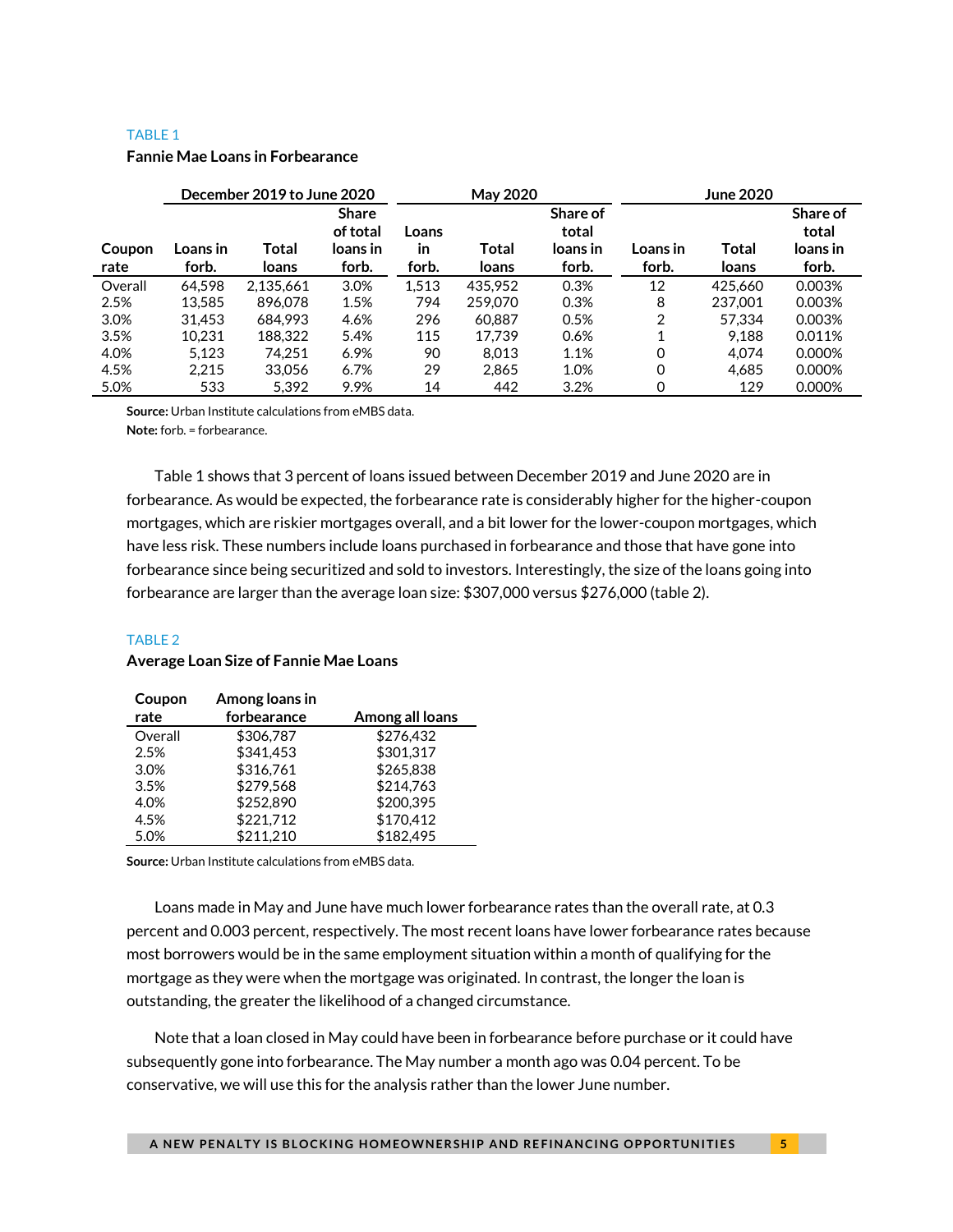**The new penalty will reap \$48 million, at most, for the GSEs for 2,400 early-forbearing loans**. For the GSEs, we estimate the predicted penalty income would be, at most, \$48 million, assuming (1) the average penalty is 6.5 points, (2) the GSEs buy 6 million loans this year, (3) the average loan size of a forborne loan is \$307,000, and (4) 0.04 percent of them are in forbearance at purchase. That is, under these assumptions, the GSEs would be purchasing 2,400 loans in forbearance. This is an upper-bound estimate. If the share of loans purchased in forbearance was 0.02 percent, the estimate would be cut in half.

**The new penalty will reap \$5.4 million, at most, for the FHA for 1,350 early-forbearing loans**. We have no data on the frequency of FHA loans that would experience presale forbearance, but we can provide a crude estimate. Mortgage Bankers Association forbearance numbers show that Ginnie Mae loans go into forbearance at 1.9 times the rate of GSE loans (11.72 percent for Ginnie Mae, 6.17 percent for the GSEs). Within the Ginnie Mae space, we assume that FHA loans are more likely to experience forbearance than US Department of Veterans Affairs loans. Assuming FHA loans are 2.25 times more likely than GSE loans to experience forbearance before a sale, it would suggest a presale forbearance rate of 0.0009 percent. If the FHA makes 1.5 million loans, our assumptions suggest that 1,350 loans would be affected. If we assume an average loan size of \$250,000, assume that 20 percent of these borrowers miss two payments and the loss severity is 40 percent, and assume the servicers pay 20 percent of this, it would suggest a predicted penalty income of \$5.4 million.

**\$53 million of government income from 3,750 early-forbearing loans is not worth the loss of mortgage access for more than 200,000 borrowers.** Eliminating the penalties for selling loans made in good faith that subsequently go into forbearance before sale to the FHA or the GSEs would open access to credit for as many as 255,000 borrowers at a low cost. To eliminate the potential for abuse, the FHA and the GSE would need to make sure that loans sitting in a portfolio for months are not sold after they go into forbearance. This can be accomplished by eliminating the penalty for loans in forbearance only if they are sold no more than one month after closing.

### Notes

- <sup>1</sup> "Mortgage Credit Availability Index," Mortgage Bankers Association, accessed July 17, 2020, [https://www.mba.org/news-research-and-resources/research-and-economics/single-family](https://www.mba.org/news-research-and-resources/research-and-economics/single-family-research/mortgage-credit-availability-index#:~:text=ABOUT%20THE%20MORTGAGE%20CREDIT%20AVAILABILITY,value%20ratio%2C%20etc.).)[research/mortgage-credit-availability](https://www.mba.org/news-research-and-resources/research-and-economics/single-family-research/mortgage-credit-availability-index#:~:text=ABOUT%20THE%20MORTGAGE%20CREDIT%20AVAILABILITY,value%20ratio%2C%20etc.).)[index#:~:text=ABOUT%20THE%20MORTGAGE%20CREDIT%20AVAILABILITY,value%20ratio%2C%20etc.\).](https://www.mba.org/news-research-and-resources/research-and-economics/single-family-research/mortgage-credit-availability-index#:~:text=ABOUT%20THE%20MORTGAGE%20CREDIT%20AVAILABILITY,value%20ratio%2C%20etc.).)
- <sup>2</sup> Ginnie Mae, "Ginnie Mae Announces Changes to Its Pass-Through Assistance Program in Response to COVID-19 National Emergency," press release, April 10, 2020, [https://www.ginniemae.gov/newsroom/Pages/PressReleaseDispPage.aspx?ParamID=196.](https://www.ginniemae.gov/newsroom/Pages/PressReleaseDispPage.aspx?ParamID=196)

### References

- Goodman, Laurie, Alanna McCargo, Jim Parrott, Jun Zhu, Sheryl Pardo, Karan Kaul, Michael Neal, et al. 2020. *[Housing Finance at a Glance: A Monthly Chartbook, June 2020](https://www.urban.org/sites/default/files/publication/102475/june-chartbook-2020.pdf)*. Washington, DC: Urban Institute.
- Kaul, Karan. 2020. "[A Liquidity Vehicle for Mortgage Servicing I](https://www.urban.org/research/publication/liquidity-vehicle-mortgage-servicing-advances-consumers-best-interest)s in Consumers' Best Interest." Washington, DC: Urban Institute.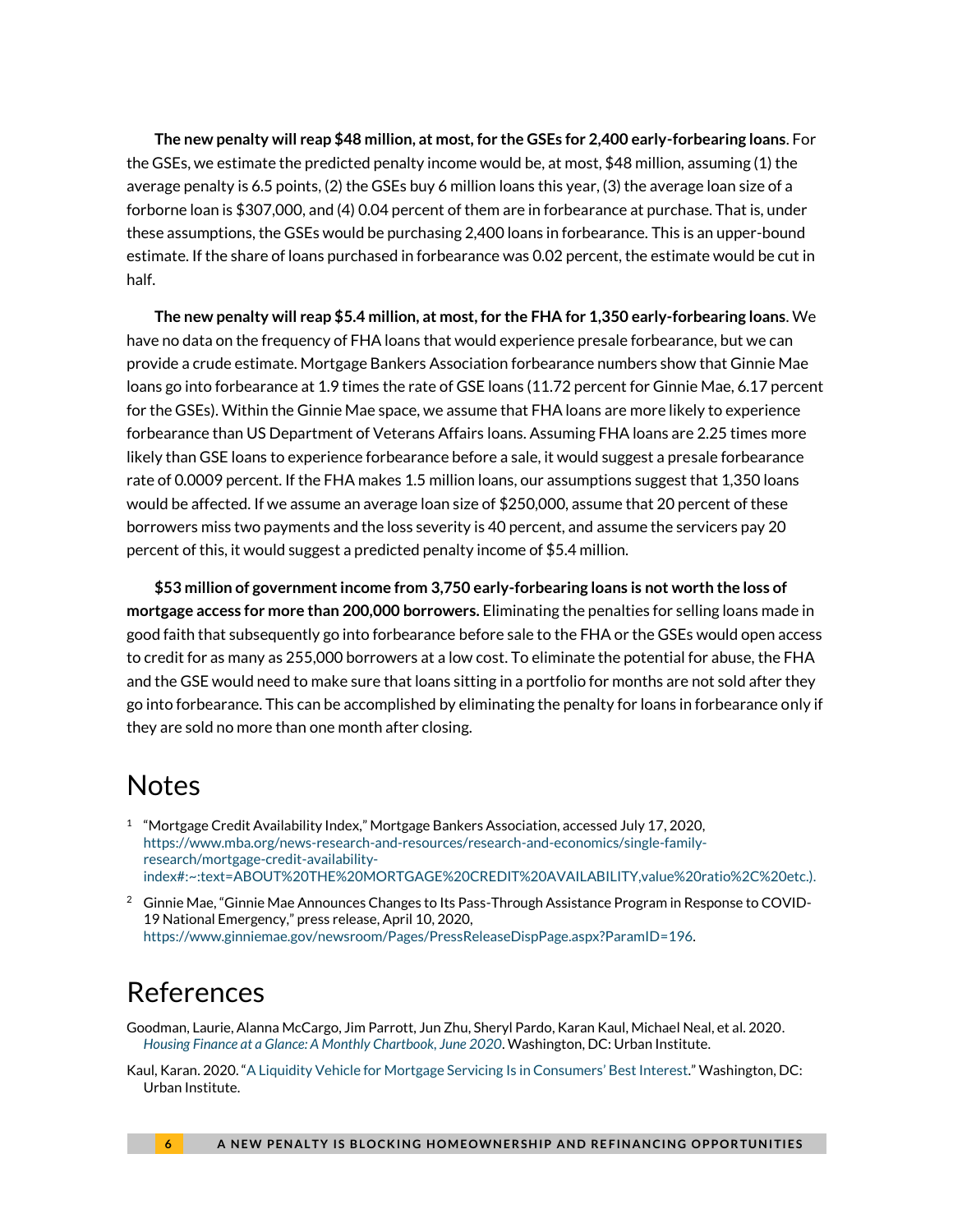## About the Authors

**Laurie Goodman** is a vice president at the Urban Institute and codirector of its Housing Finance Policy Center, which provides policymakers with data-driven analyses of housing finance policy issues that they can depend on for relevance, accuracy, and independence. Goodman spent 30 years as an analyst and research department manager on Wall Street. From 2008 to 2013, she was a senior managing director at Amherst Securities Group LP, a boutique broker-dealer specializing in securitized products, where her strategy effort became known for its analysis of housing policy issues. From 1993 to 2008, Goodman was head of global fixed income research and manager of US securitized products research at UBS and predecessor firms, which were ranked first by *Institutional Investor* for 11 years. Before that, she held research and portfolio management positions at several Wall Street firms. She began her career as a senior economist at the Federal Reserve Bank of New York. Goodman was inducted into the Fixed Income Analysts Hall of Fame in 2009. Goodman serves on the board of directors of MFA Financial, Arch Capital Group Ltd., and DBRS Inc. and is an adviser to Amherst Capital Management. She has published more than 200 journal articles and has coauthored and coedited five books. Goodman has a BA in mathematics from the University of Pennsylvania and an AM and PhD in economics from Stanford University.

**Michael Neal** is a senior research associate in the Housing Finance Policy Center at the Urban Institute. Previously, Michael worked at Fannie Mae where he was a director of economics in the Economic and Strategic Research division. Prior to his service at Fannie, Michael was the assistant vice president at the National Association of Home Builder's Economic and Housing Policy department. As a housing economist, Michael has an in-depth knowledge of housing market trends and has provided expert analysis and commentary on housing to media outlets around the country. Previously, Michael worked at the Congress' Joint Economic Committee, within the Federal Reserve System, the Congressional Budget Office, and at Goldman Sachs. Michael has a master's in public administration degree from the University of Pennsylvania and a bachelor's degree in economics from Morehouse College.